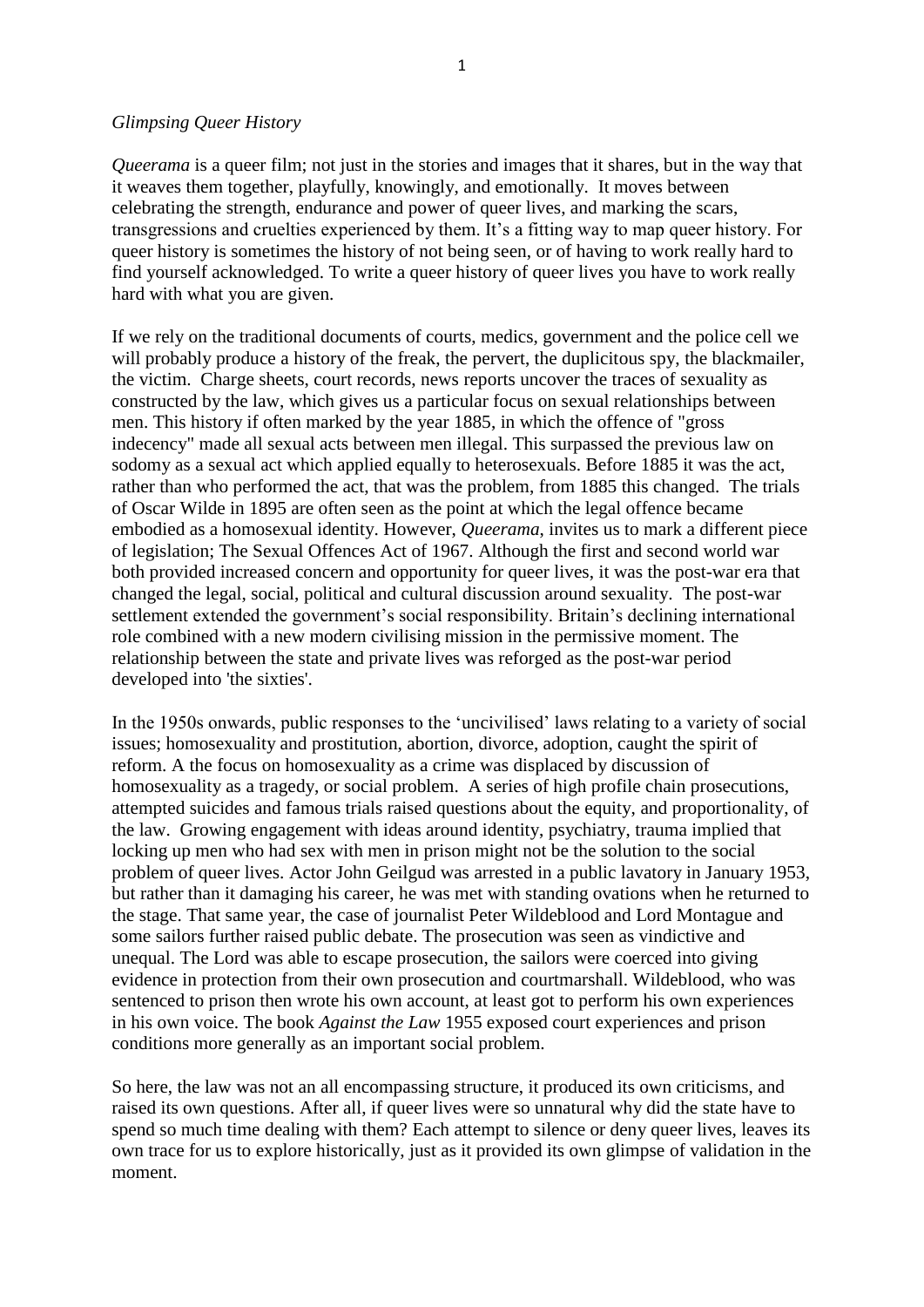The anniversary of the Sexual Offences Act is also the anniversary of the report it was based on; the Wolfenden Report which broadly recommended pity for the afflicted individual, rather than condemnation of homosexuality as a sin, was published in 1957. The Wolfenden Commission had heard evidence in favour of decriminalisation from churches, housewives, and those who had served alongside gay soldiers in the Second World War. These comrades in arms gave powerful testimony of acts of heroism and also outlined a Catch 22. Anyone who 'admitted homosexuality' in order to be exempt from conscription would then in turn be liable for prosecution. Similarly the commission heard, those arrested or threatened with arrest who attempted, but failed, to commit suicide became liable for two criminal offences; homosexuality and the attempted suicide. Gay men had little choice, the commission heard, but to fall between the gaps.

The Report was a best seller. It became the subject of a number of films and plays, some of which made their way into the BFI archives and thus into our film. In the discussions around the changes in this, and other laws impacting queer lives, it is important to note that wanting to change the law was not a statement that homosexuality was an acceptable alternative to heterosexuality, but that the utility of the law was undermining its own logic. The issue was seen to be public opinion, and what the law said about the state of the nation, rather than support for queer lives. As The Times made clear in April 1958, "The most humane and thoughtful people in this country would welcome the early implementation of the Report findings". In other words the legal position of homosexuality said more about the public than it did about gay mens' lives.

So legal change tells us more about how society sees itself, and how the state has seen its relationship to the public. But if we want to understand queer lives, as they have been lived, we also need to see the queer work behind the scenes. Laws are not just handed down to society, they are fought for, conciliatory and compromised as they may be. Behind the MPs publicly associated with law reform like maverick Labour MP Tom Driberg, were smaller and larger armies of activists, educators and lobbyists. Some focussed on the law itself, like the Homosexual Law Reform Society (HLRS), some provided counselling and support on the ground, like the Albany Trust, some began organising through local existing political networks and built social organisations such as the North Western Committee of HLRS which went on to become the Committee and then Campaign for Homosexual Equality. Many of the groups mirrored the government's position that homosexuality as an issue was a matter of conscience, rather than party politics. They were, on the whole, presented as apolitical professional organisations, for, not by, homosexuals.

*Queerama* shows us how important representation has been in the history of queer lives. Being seen in film or video has a politics of its own. Some films were self-consciously part of political campaigns, like Dirk Bogarde's role in the 1961 film *Victim*. Bogarde's character, Farr, was a middle class boy, married to a nice blonde teacher, who gets blackmailed over photographic evidence of his homosexuality by a nasty working class boy and a bitter old woman. At a cocktail party, there is a long involved, rather preachy, discussion about law reform that is taken straight from Wolfenden. Two separate films about Oscar Wilde in the same year used his life story to comment on the vulnerabilities that the law inflicted on men who had sex with men. These films may not have been perfect, and they might not hold up to today's expectations of representation. But these imperfect films can give us, what Andy Medhurst's powerful reading of Victim described as ['text as context'](https://www.youtube.com/watch?v=Ueo5nTaPGSI). We might think about what work those stories did for people at the time.